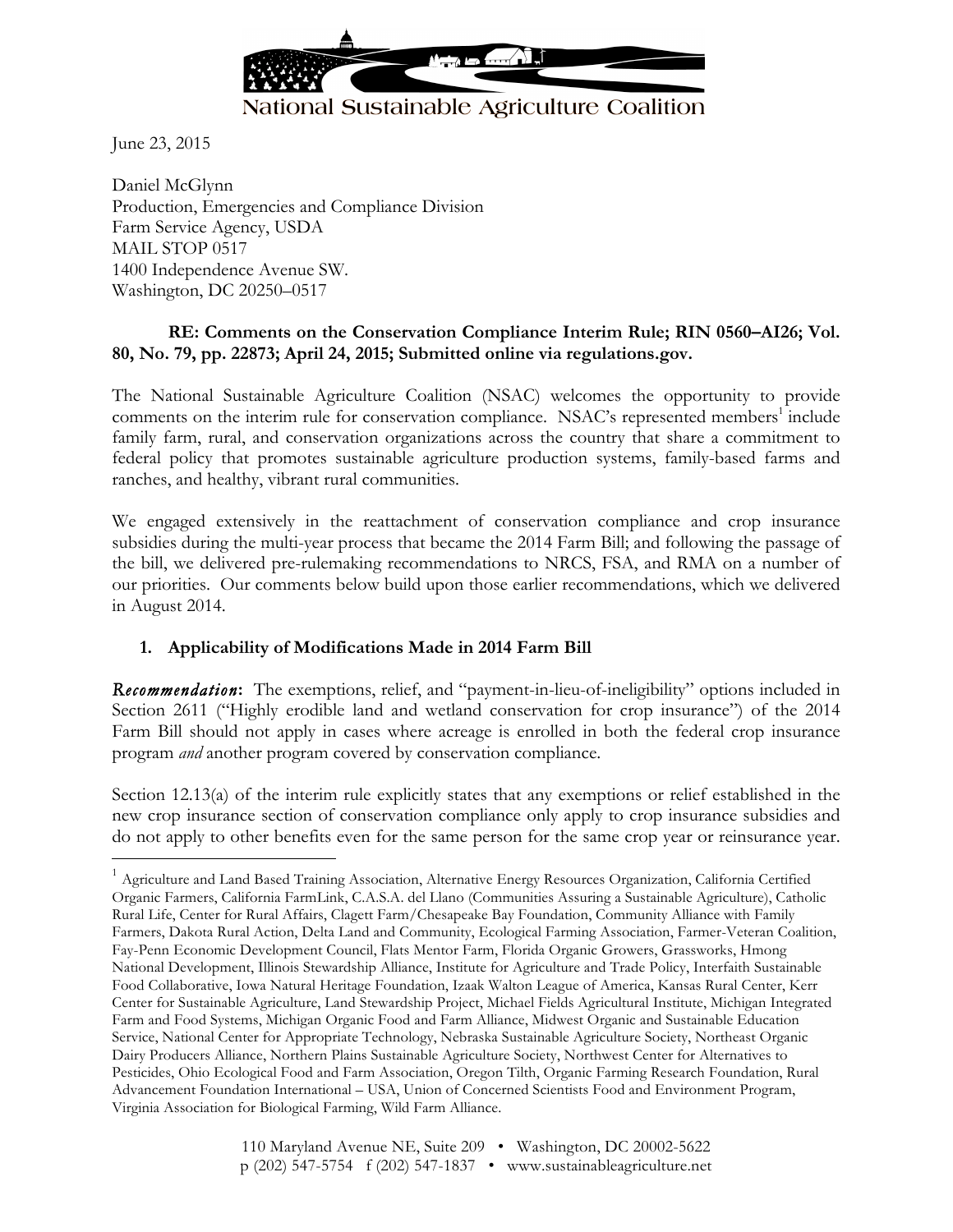We commend USDA for including this language, and we recommend that it be retained in the final rule.

The new requirements for crop insurance subsidies do not change existing conservation compliance requirements for other programs, including Title I commodity programs. Rather, the new provisions apply narrowly to producers who receive federally subsidized crop insurance but do not receive benefits through any of the other farm programs to which 1985 (as amended) conservation compliance requirements apply ("covered programs").

## **2. Payment in Lieu of Ineligibility**

*Recommendation***:** Section 12.13(f) of the final rule should clarify that only a *single* conversion of five acres or less is allowed on an entire farm under this exemption, regardless of the number of farm managers or operators and regardless of any changes in ownership.

*Recommendation***:** The term "entire farm" should include all land that the producer operates, whether owned or rented, as outlined in current FSA policy.

*Recommendation***:** The five-acre cap should be linked to the land, not to the farmer, so that if the in-lieu-of-ineligibility allowance has been used on a farm, it cannot be used again if the farm changes ownership.

Section 12.13(f) of the interim rule states: "a person is limited to only one exemption, as determined by NRCS, described in paragraph (f)(1) of this section per farm." We are greatly concerned that, by tying the exemption to the person rather than the farm, the door is open for multiple farm owners, operators, or managers to each convert small wetlands on a single farm. The final rule should clarify that only a single conversion of five acres or less is allowed on an entire farm under this exemption, regardless of the number of farm managers or operators and regardless of any changes in ownership.

## **3. Equitable Contribution**

*Recommendation***:** The final rule should define "equitable contribution" as the *full amount* of the crop insurance premium paid by the FCIC for all years the person was in violation.

Section 12.13(I) of the interim rule states: if a producer fails to provide a certification of compliance for review by USDA and the producer is subsequently found to be violating conservation compliance rules, the producer must pay an "equitable contribution," which "will not exceed the total amount of Federal crop insurance premium subsidy paid by FCIC on behalf of the person for all policies and plans of insurance for all years in which the person is determined to have been in violation"

If a producer is in violation of conservation compliance, they are generally ineligible for crop insurance premium subsidies. It would hold, then, that a producer who has been receiving subsidies and is subsequently found to be violating conservation compliance should pay back the entirety of the subsidies he received while in violation. A producer who knows that he will receive most of his premium subsidy despite violating conservation compliance may be more likely to skirt compliance.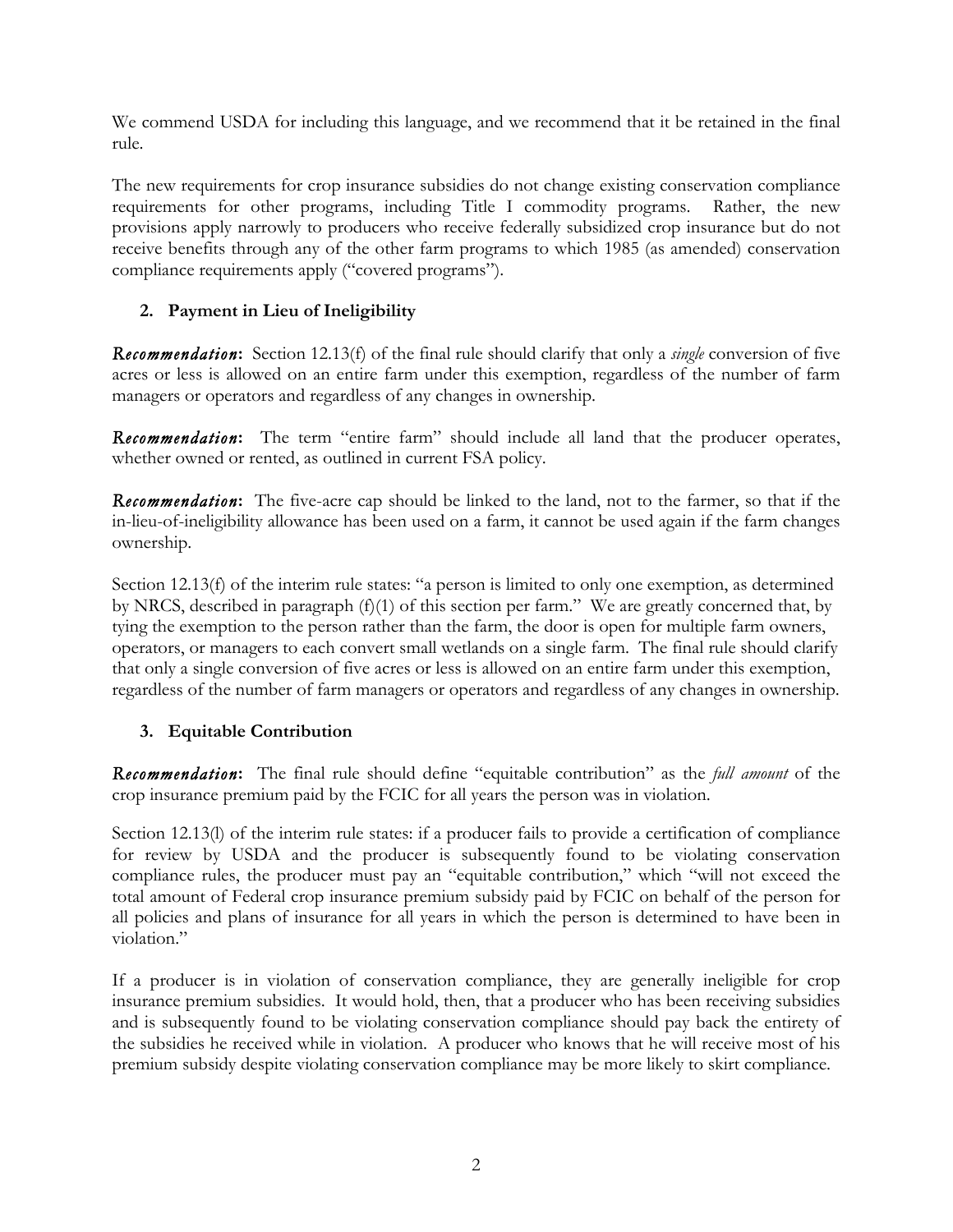**Recommendation:** The final rule should clarify that producers who violate swampbuster must mitigate wetland conversions even in cases where they are exempted from ineligibility.

We recommend that subsection  $12.13(l)(1)$  be modified as follows (proposed text underlined):

"A person who fails to notify FSA of any change that could alter their status as compliant with the provisions of this part and is subsequently determined, by FSA or NRCS, to have committed a violation of the wetland conservation provisions of this part after February 7, 2014, will be required to:

(i) pay to NRCS an equitable contribution.; and

(ii) mitigate all values, acreage, and functions of any converted wetlands."

Section 12.13(l) of the interim rule allows violators under certain circumstances to make a payment in lieu of losing crop insurance premium subsidies. The final 2014 Farm Bill Conference Report clearly states that producers under these circumstances must still mitigate the impacts of compliance violations: "Payment of the equitable contribution does not remove or limit their responsibility to comply with the soil erosion requirements or wetland conservation, restoration or mitigation requirements within the prescribed timeframes to retain the benefits of premium assistance in subsequent years." This should be clarified in the final rule.

## **4. Timely Manner**

*Recommendation***:** The final rule should define "timely manner" as at least two field seasons.

Section 12.13(k) states: "A person will not be ineligible for Federal crop insurance premium subsidies for a policy or plan of insurance under the Federal Crop Insurance Act (7 U.S.C. 1501– 1524) if: (i) NRCS fails to complete a required evaluation of the person's Form AD–1026, or successor form in a timely manner after all documentation has been provided to NRCS…"

However, the rule does not define "timely manner." We are greatly concerned that, if certification review requests pile up, this provision will create a loophole for bad actors to easily secure permanent exemptions from compliance requirements. The absence of a definition also invites litigation.

We believe that two field seasons will provide sufficient time for NRCS to conduct on-site or offsite reviews and verifications of compliance. If the agency disagrees, we urge you to add a more realistic definition in the final rule, but in no case should it be less than two field seasons.

*Recommendation***:** In cases where USDA does not review a certification of compliance in a timely manner, the rule should be clear that the underlying mitigation requirements nonetheless apply.

The "timely manner" exemption creates a potential avenue for bad actors to receive crop insurance premium subsidies even if a compliance violation has occurred. However, neither the 2014 Farm Bill nor the interim rule exempts those producers from mitigating the impacts of such violations. The final rule should clarify that producers who violate swampbuster must mitigate wetland conversions even in cases where they are exempted from ineligibility.